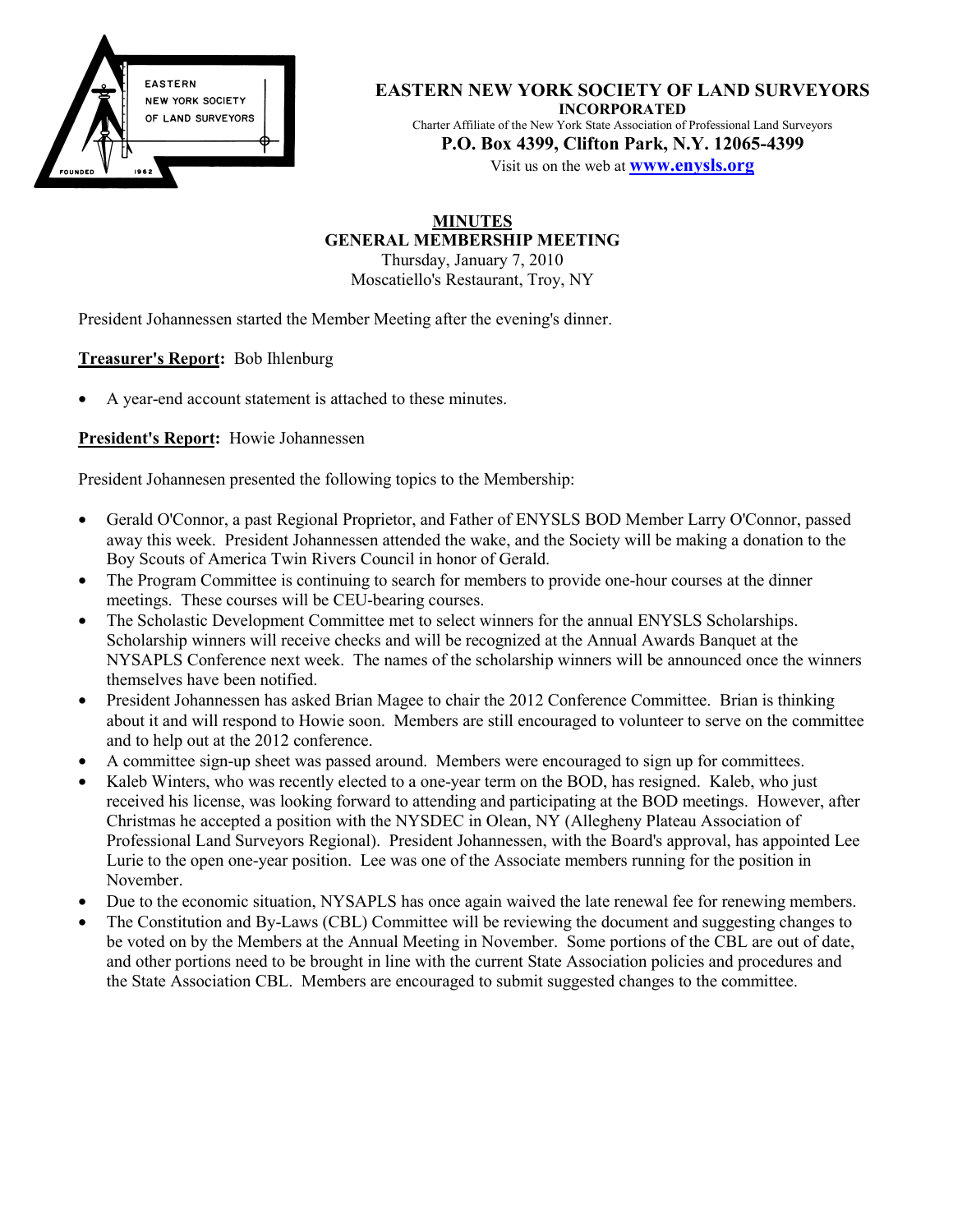#### **Old Business:**

• Wayne Willson mentioned that some members did not receive their renewal notices from NYSAPLS over the last few years. Secretary Heiss mentioned that for the past couple of years, NYSAPLS had continued their policy of giving a free NYSAPLS membership to newly Licensed members. In the process of updating the member roster, it was discovered that these Newly Licensed members (while on their free year of membership) were not listed on the main NYSAPLS Member Roster, and once their free year expired, they never received renewal notices. This anomaly has been brought to the attention of NYSAPLS, however, those newly-licensed members on their "free year" are encouraged to watch for their renewal notices the following year, and if they do not arrive to contact NYSAPLS immediately

#### **New Business:**

• Jim Vianna asked the members in attendance to recognize Bob Wilklow who recently earned his License. Bob received congratulations a round of applause!

A motion to adjourn was made by Randy Paquin, seconded by Charlie Hartnett, and the meeting was adjourned at approximately 8:30pm.

Following the meeting, a Debt Collection presentation was given by Matt Samuels of Trans World Systems.

### **The next ENYSLS General Membership will be held on Thursday, March 11th, 2010 at a location to be announced.**

Respectfully Submitted, **Kurt J. Heiss, LS ENYSLS Secretary** heisskj953@roadrunner.com

### **EASTERN NEW YORK SOCIETY OF LAND SURVEYORS, INC.**

| President: C. Howard Johannessen    | <b>Bill Darling</b> | 2011 | C. Howard Johannessen | 2012 | <b>Eric Crampton</b> | 2013                                    |
|-------------------------------------|---------------------|------|-----------------------|------|----------------------|-----------------------------------------|
| Exec. Vice-President: Eric Crampton | Kurt Heiss          | 2011 | <b>Gordon Matson</b>  | 2012 | Don Darrah           | 2013                                    |
| Vice-President: Don Darrah          | Robert J. Ihlenburg | 2011 | Lawrence J. O'Connor  | 2012 | Carl Rigdon          | 2013                                    |
| Secretary: Kurt Heiss               | <b>Lee Lurie</b>    | 2011 | Kristin Demers        | 2012 | <b>Mike Gaines</b>   | 2013                                    |
| Treasurer: Robert J. Ihlenburg      |                     |      |                       |      |                      | <b>Past President - William Whimple</b> |

**Director N.Y. State Assoc. of Professional Land Surveyors - C. Howard Johannessen (518) 439-9981 Director N.Y. State Assoc. of Professional Land Surveyors - Eric Crampton (518) 786-7400** President's Address - P.O. Box 454, West Sand Lake, NY 12196 - cjohannessen@nycap.rr.com